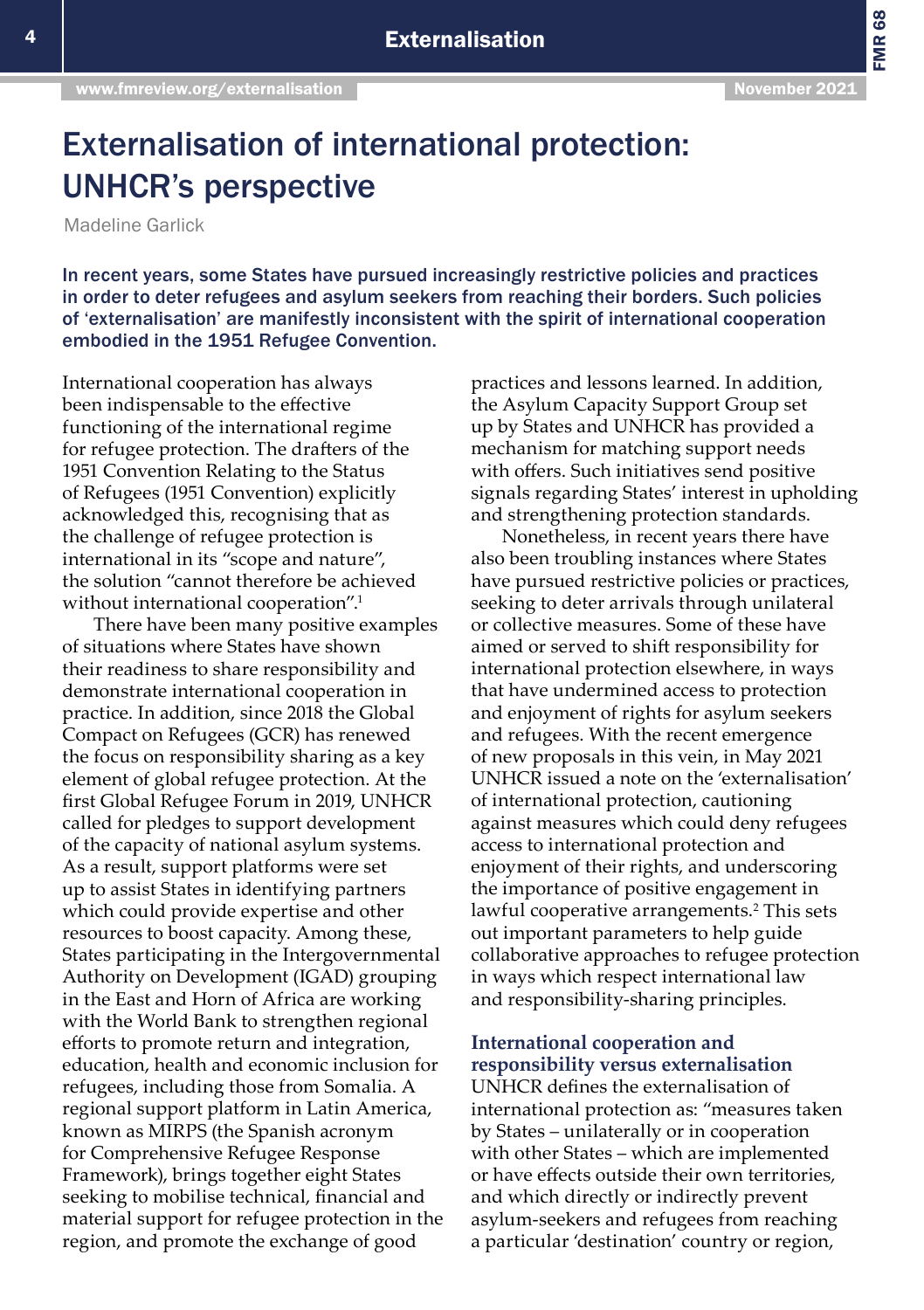## **Externalisation** 5

and/or from being able to claim or enjoy protection there. Such measures constitute externalization where they involve inadequate safeguards to guarantee international protection as well as shifting responsibility for identifying or meeting international protection needs to another State, or leaving such needs unmet; making such measures unlawful."<sup>3</sup>

Externalisation practices frequently result in people being transferred between countries without essential safeguards or appropriate standards of treatment. Externalisation may lead to

long-term or indefinite 'warehousing' of asylum seekers in isolated locations, or expose them to indirect *refoulement* and other threats. Externalisation policies may also create or feed negative perceptions of asylum seekers and refugees. Such measures have the potential to undermine the international protection system and, if adopted by a significant number of States, could place many asylum seekers and refugees at risk of mistreatment, *refoulement* or legal limbo, without access to procedural or substantive rights. Several categories of externalisation practices are described below.

#### **1. Extraterritorial processing**

Some arrangements transfer a State's responsibility for determining claims for international protection to a third State. This may involve transferring responsibility for processing such claims under the laws either of the externalising State or the third State. Alternatively, it can involve refugee status determination being undertaken in the externalising State while asylum seekers are denied entry or removed from the territory to await the outcome of their claims.

Extraterritorial processing can also take place outside State territory, including aboard vessels in international waters. UNHCR considers that processing on

board maritime vessels is not appropriate, unless reception arrangements and eligibility screening processes meeting international standards can be guaranteed.<sup>4</sup>

In some cases, States seek to avoid legal responsibilities by processing asylum claims in special zones within State territory where a lower standard of rights apply. This may occur in transit or 'international' zones at airports or border areas, or in other areas of a State's territory, including territorial islands, that are declared to have some special 'extraterritorial' or 'excised' status. If processing and reception are subject to the same standards and safeguards as elsewhere on a State's territory, it does not constitute unlawful extraterritorial processing. If, however, rights and obligations are less extensive or do not apply in that zone, it represents an attempt to avoid responsibility – which is at odds with international law.

States cannot avoid their obligations under international refugee and human rights law by processing claims outside their territory. A State that receives an asylum claim, or exercises effective control or jurisdiction over an asylum seeker, retains joint responsibility for fair processing and treatment along with the State on whose territory the determination takes place. Both bear responsibility for ensuring a swift and legally sound assessment of the

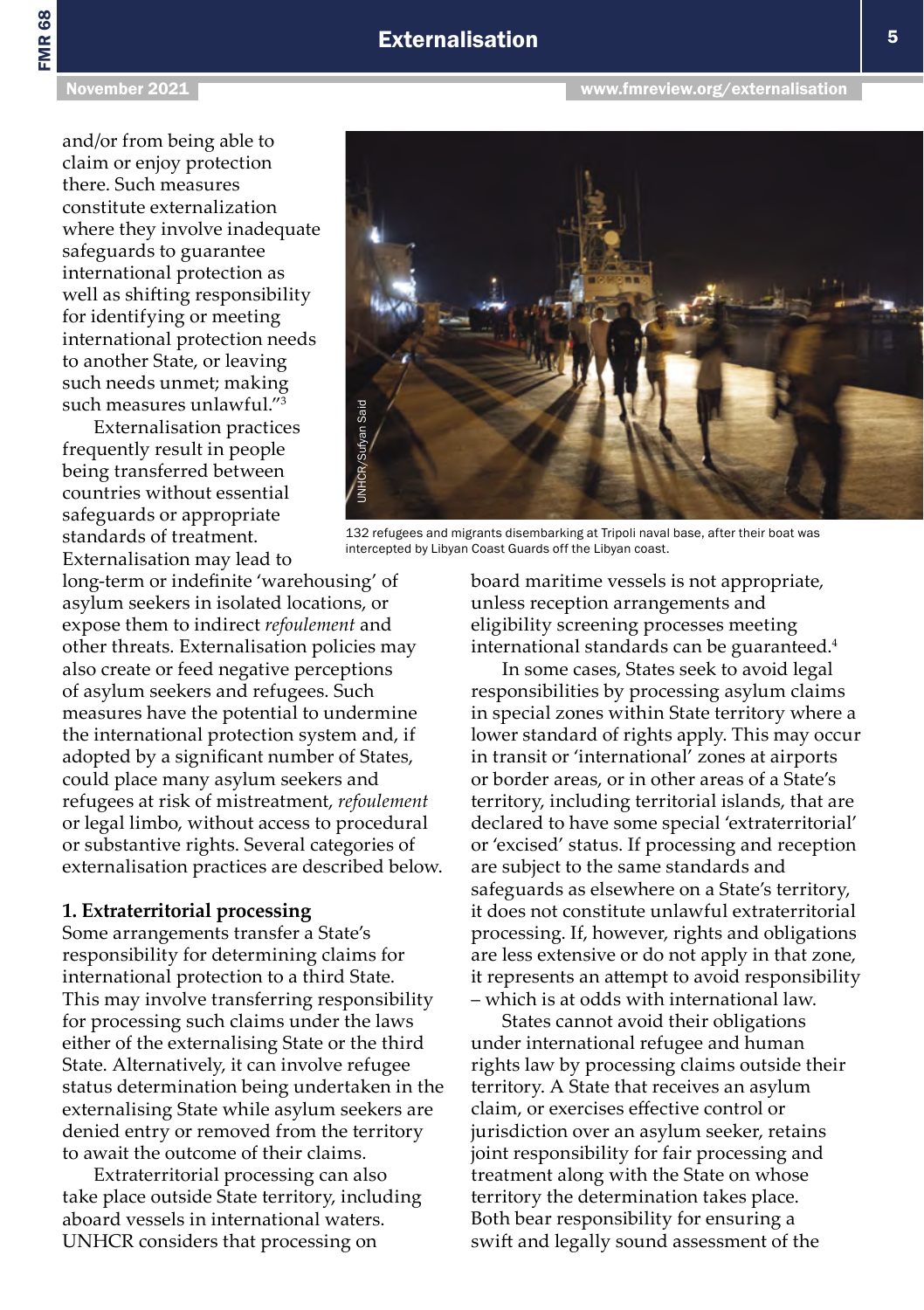FMR 68

applicant's protection needs, and provision of international protection where needed.

**2. Unilateral measures to prevent arrivals**  Measures taken by States to prevent asylum seekers from reaching their borders or entering their territory to seek asylum may also violate international standards. Such measures can include land, sea or air border control measures such as 'pushbacks', and maritime interceptions and return to third countries, including where disembarkation is refused or where supplies or boat repairs are offered in order to facilitate onward journeys.

Arrangements amounting to externalisation may also include physical or procedural obstacles to entering a territory, or procedures which deny effective access to asylum. 'Metering' of arrivals (that is, numerical caps or limits on admission), externalised waiting periods for decisions on claims filed in the territory, or extraterritorial pre-screening (for example, where asylum seekers are prohibited from applying in the territory and are instead required to apply at embassies abroad)<sup>5</sup> may all fall within this category. Such measures may breach the prohibition on collective expulsion, the principle of *non-refoulement*, and the right to seek and enjoy asylum. States are entitled to manage entry at their borders but border measures need to be consistent with refugee and human rights law. Border management must not prevent access to international protection for those who need it.

**3. Cooperative measures to prevent arrivals**  Collective measures by a group of States are sometimes taken to prevent asylum seekers from reaching a particular country's territory. These may include bilateral or multilateral cooperation on migration control (for example, through posting migration officers in the territory of other States); joint or proxy interception or surveillance arrangements; informal cooperation at borders; and funding or training for migration control. Such cooperation may be for lawful and positive purposes, such as increasing searchand-rescue capacity or law enforcement measures against trafficking in persons and

migrant smuggling. However, if designed or implemented without adequate safeguards, or in order to avoid or shift international protection responsibilities, such cooperative measures may constitute externalisation.

#### **Cooperation without externalisation: lawful responses**

UNHCR makes a clear distinction between externalisation measures and lawful arrangements for transfer of responsibility for international protection. These lawful 'transfer arrangements' are consistent with international standards, with safeguards ensuring refugees' access to international protection where needed. UNHCR has issued guidance on how such arrangements can be configured under bilateral or multilateral agreements among States; this guidance aims to provide clarity as to which State is responsible for processing claims and offering international protection where relevant.<sup>6</sup> States may also lawfully apply 'safe country' concepts,<sup>7</sup> as well as regional disembarkation mechanisms,<sup>8</sup> and emergency or humanitarian evacuations or transfers; these need to be regulated and implemented in the spirit of international cooperation with adequate guarantees of respect for rights. Protection and durable solutions for refugees may also be realised through resettlement, humanitarian admissions and other complementary and regular pathways or through protected entry schemes (involving admission for the purpose of claiming asylum) or embassy procedures. While these also entail a transfer of international protection responsibilities, they are distinct from externalization in that they feature important guarantees of procedural fairness and secure legal status if the people concerned are found to need international protection.

UNHCR has outlined the following set of principles to help States design arrangements which are consistent with international cooperation and responsibility sharing.

Primary responsibility for identifying and assessing international protection needs lies with the State in which an asylum seeker arrives and seeks that protection,